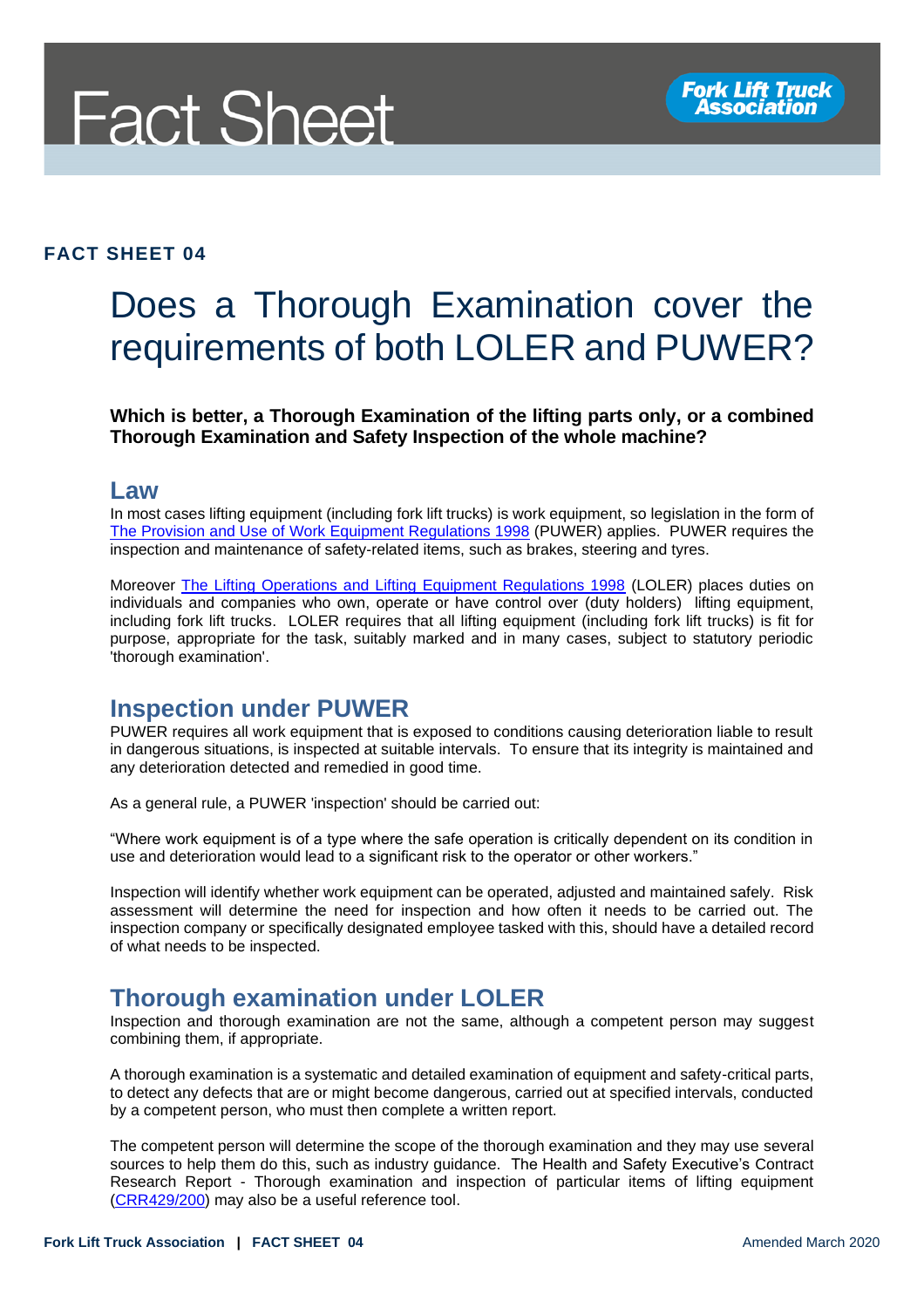# **Fact Sheet**

# **Combined examination and inspection under LOLER and PUWER**

[The British Industrial Truck Association](https://www.bita.org.uk/) (BITA) has formulated a guidance note (GN28) on safety inspection of fork lift trucks. GN28 provides advice on good practice in thorough examination.

BITA defines "safety inspection" as combined thorough examination, as required by LOLER and PUWER. GN28 is available to purchase from the BITA website [here.](https://www.bita.org.uk/product/gn28-thorough-examination-safety-inspections-of-industrial-lift-trucks/)

## **National accreditation scheme for combined examination and inspection under LOLER and PUWER**

Some inspection companies and examiners, i.e. those accredited to [Consolidated Fork Truck Services](file:///C:/Users/Lee%20Medway/AppData/Local/Microsoft/Windows/INetCache/Content.Outlook/OE207K3J/Consolidated%20Fork%20Truck%20Services%20(CFTS)) (CFTS) will combine the thorough examination requirements under LOLER and the inspections under PUWER and perform a joint thorough examination and safety inspection, which ensures that the whole fork lift truck has been checked.

### **Consolidated Fork Truck Services (CFTS)**

To provide clarity, the industry's major trade associations, BITA and the FLTA worked together, in close consultation with the Health and Safety Executive (HSE) to give clear, definitive procedures and consistent, high national standards for the thorough examination of fork lift trucks. The result is CFTS, which is the only national accreditation scheme to combine the thorough examination requirements under LOLER and the inspections under PUWER into a single fully documented activity.

### **How do I find CFTS accredited examiners?**

An up-to-date register of accredited companies, that are currently delivering the CFTS national scheme of a joint thorough examination and safety inspection is available on the CFTS website [here.](https://www.thoroughexamination.org/find-an-accredited-examiner) To help find the most appropriate examiner, the register is broken down into national and local providers by region.

### **[Can my insurance company insist that its own inspectors](https://www.thoroughexamination.org/faqs#faq-128)  [carry out the Thorough Examinations on my trucks?](https://www.thoroughexamination.org/faqs#faq-128)**

No. Insurance companies have no legal right to insist that their own inspectors carry out your thorough examinations. You are perfectly at liberty to make your own arrangements.

### **FLTA Further Guidance**

FLTA Facts Sheet [3](https://fork-truck.org.uk/uploads/files/zHhjEFS3.pdf) and [17](https://fork-truck.org.uk/uploads/files/BWjxiFS17.pdf) contain further guidance regarding thorough examination.